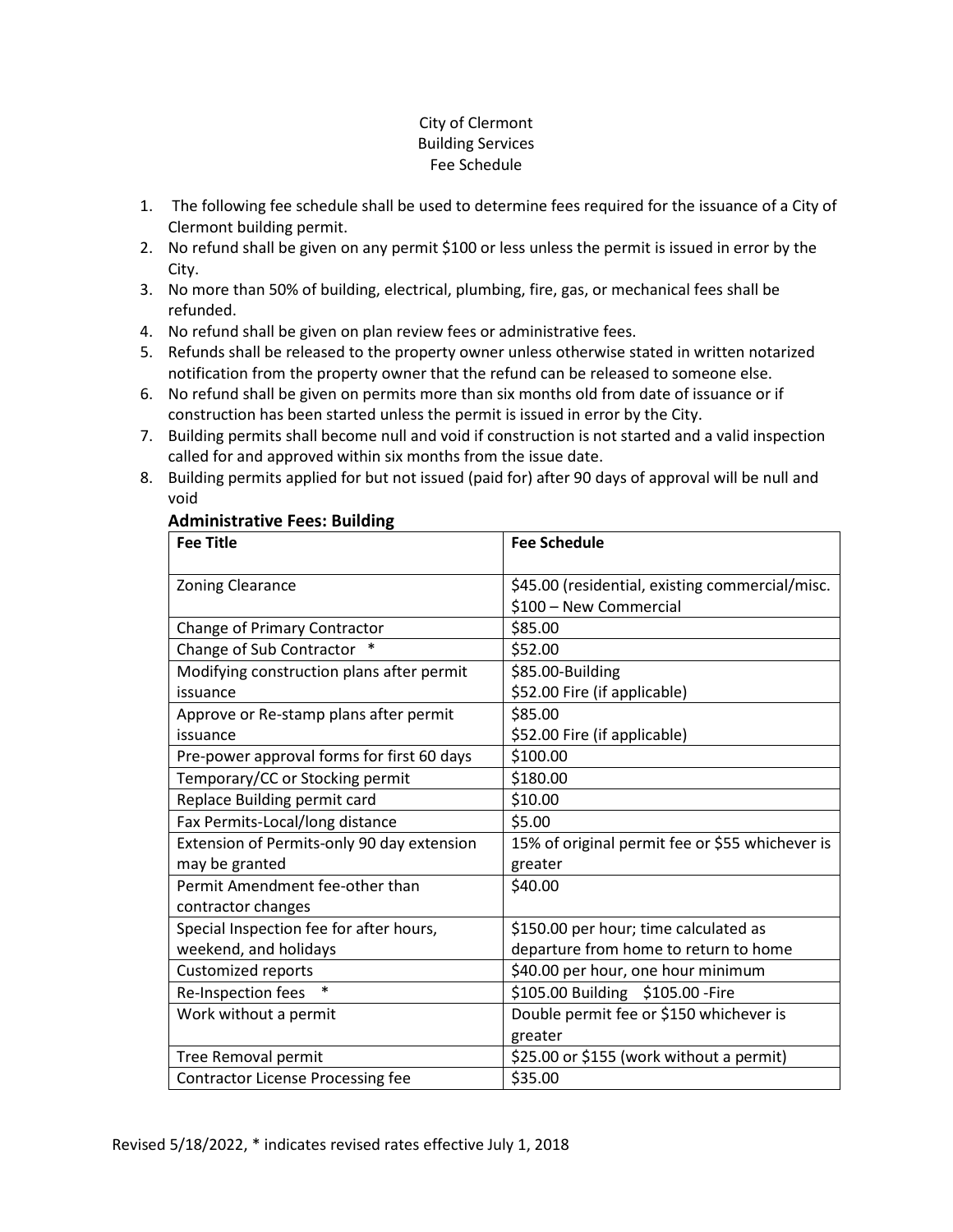| Expedited Plan Review (if available) | \$900 (Building fee), Fire fee is \$123.00 per<br>phour for first 2 hours plus \$79 for each addl |
|--------------------------------------|---------------------------------------------------------------------------------------------------|
|                                      | hour.                                                                                             |

# **Residential Permit Fees- Square Footage Rate (under Roof)**

| <b>Fee Title</b>                                                                             | <b>Fee Schedule</b>                                             |
|----------------------------------------------------------------------------------------------|-----------------------------------------------------------------|
|                                                                                              |                                                                 |
| Residential building permit (includes<br>plan, review, initial inspections and<br>admin fees | \$0.35 per sq ft, \$75 minimum                                  |
| Other Permit fees (under roof or<br>impervious surface                                       | Residential \$-75.00 minimum                                    |
| Other permit-Residential (not<br>covered elsewhere) Includes<br>Demolition                   | \$75 minimum or 2% cost of construction whichever is<br>greater |
| Roofing/Reroof                                                                               | \$0.05 per sq ft or minimums whichever is greater               |
| All alterations/renovations and shell<br>only permit                                         | One half of the square foot rate Residential; \$75<br>minimum   |

#### **Other Permit Fees**

| <b>Fee Title</b>                           | <b>Fee Schedule</b>                                                                                                                      |
|--------------------------------------------|------------------------------------------------------------------------------------------------------------------------------------------|
| Aluminum Construction                      | \$0.25 per sq ft; \$75 minimum, if this is a<br>Commerical project add Fire fee \$0.20 sq ft;<br>75 minimum                              |
| Pool Enclosure                             | \$0.12.5 per sq ft; \$75 minimum, If this is a<br>commercial project, add Fire review fee of<br>1/2 the aluminum rate or \$75.00 minimum |
| <b>Greenhouse Building</b>                 | \$75.00 minimum (including roofing) If this is<br>a commercial property add Fire fee of<br>\$0.013 sq ft; \$164.00 minimum               |
| <b>Plumbing Permit fees</b>                | \$0.05 per square foot; \$75 minimum                                                                                                     |
| Solar Pool Heating System                  | \$75.00 minimum                                                                                                                          |
| <b>Plumbing Warehouses</b>                 | 1/2 plumbing rate; \$75 minimum                                                                                                          |
| Gas piping/fixtures                        | \$0.05 per square foot; \$75 minimum                                                                                                     |
| <b>Electrical Permit fees</b>              | \$0.05 per square foot; \$75 minimum                                                                                                     |
| <b>Electrical for Warehouses</b>           | 1/ <sub>2</sub> electrical rate; \$75 minimum                                                                                            |
| Individual Basis-Each service installation | \$115.00                                                                                                                                 |
| Photovoltaic system (Residential)          | \$305.00 includes building & electric fee                                                                                                |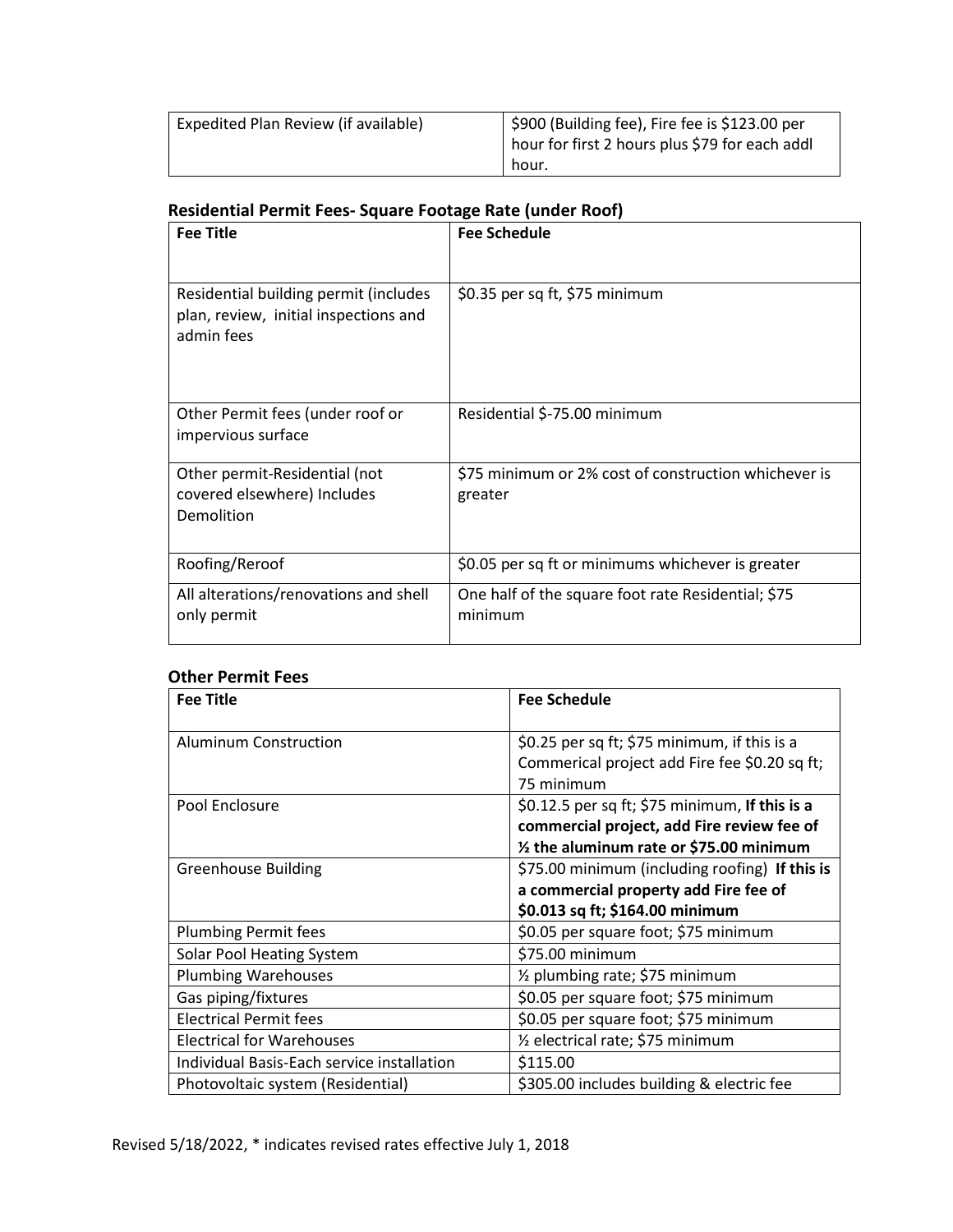| Each distribution/sub panel/disconnect new | \$115.00 each                                  |
|--------------------------------------------|------------------------------------------------|
| or replacement                             |                                                |
| Mechanical permit fees                     | \$0.05 square foot; \$75 minimum               |
| Mechanical (Roof Top units)                | \$150.00 per unit; if over 2,000 CFM (over 5   |
| Installation/Replacement                   | tons)Fire review fee is \$150 minimum          |
| Mechanical-Warehouse                       | 1/ <sub>2</sub> mechanical rate; \$75 minimum  |
| L/P and Natural Gas (up to 125 gallons)    | \$165.00 Building fee; (add \$130.00 for fire  |
|                                            | fee if greater than 125 gallon tank.           |
| <b>Fuel Storage-Commercial</b>             | Bldg fee \$165.00; Fire fee \$209.00           |
| Paint Booth- Commercial                    | Bldg fee \$165.00; Fire fee, \$200 minimum or  |
|                                            | 1.3% cost of construction; whichever is        |
|                                            | greater                                        |
| Shed (aluminum, wood, other)               | \$0.25 per square foot; \$75 minimum. (if      |
|                                            | commercial shed, add \$0.20 per square         |
|                                            | foot; \$75 minimum for Fire fee                |
| Fence                                      | \$40 per 300 linear foot (for commercial       |
|                                            | fences, add \$32 per linear feet for Fire fee) |
| Life Safety Inspection                     | Bldg fee \$75.00; Fire, \$0.013 per square     |
|                                            | foot; \$103 minimum                            |
| $\ast$<br>Change of Building Use/Occupancy | Bldg fee \$125.00 ; Fire fee: \$125.00         |
| Marine-Residential                         | \$0.25 per square foot; \$75 minimum           |
| Marine-Commercial                          | Building fee: \$0.25 sq ft; \$150 minimum &    |
|                                            | Fire fee: \$0.013 per square foot; \$150       |
|                                            | minimum                                        |
| Roofing/Reroof                             | \$0.05 per square foot or \$75 minimum,        |
|                                            | whichever is greater                           |
| Foundations                                | Residential: \$0.05 per square foot or \$75    |
|                                            | minimum, whichever is greater                  |
|                                            | Commercial: \$0.05 per square foot or \$150    |
|                                            | minimum, whichever is greater                  |

## **Swimming Pool Permit fee**

| <b>Fee Titite</b>                        | <b>Fee Schedule</b> |
|------------------------------------------|---------------------|
| Spa (includes electrical, plan review,   | \$125.00            |
| plumbing and gas                         |                     |
| Private above ground swimming pool       | \$110.00            |
| (includes electric, plumbing, gas & plan |                     |
| review                                   |                     |
| Private In-Ground swimming pools         | \$370.00            |
| (includes electric, plumbing, gas & plan |                     |
| review                                   |                     |
| Commercial swimming pools, (includes     | \$515.00            |
| electric, plumbing, gas & plan review)   |                     |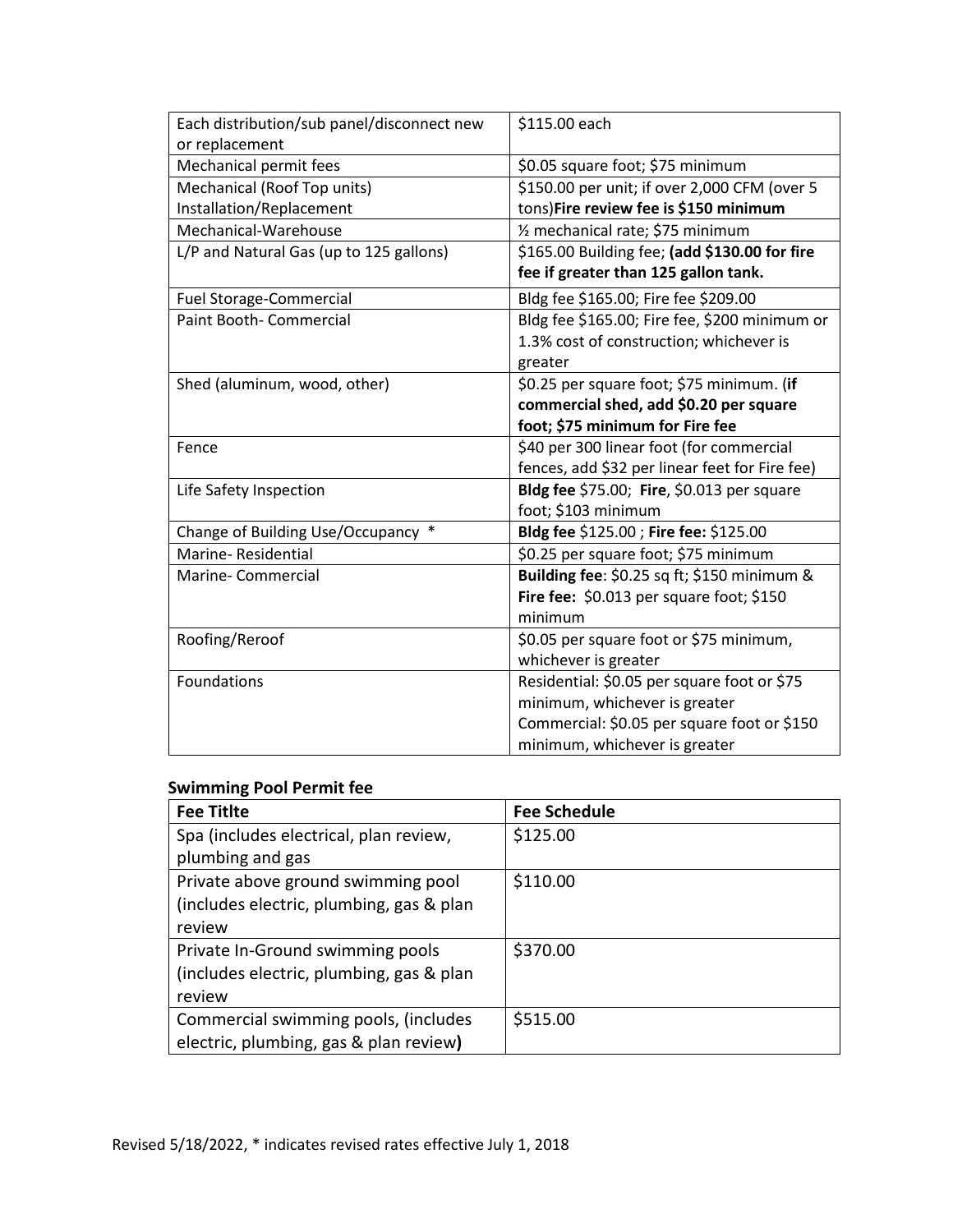#### **Mobile Homes**

| <b>Fee Title</b>                        | <b>Fee Schedule</b>                |
|-----------------------------------------|------------------------------------|
| Pre-Mobile Home setup-Health, safety    | \$165.00                           |
| and structural inspection prior to used |                                    |
| mobile home setup (pertains to used     |                                    |
| mobile homes)                           |                                    |
| Manufactured homes permit fees-         | Building fee \$445.00              |
| Manufactured home permit includes set-  | For commercial MH, add \$0.013 per |
| up, electric, plumbing & mechanical     | square foot; \$164 minimum         |
| Fees for additions to Manufactured      | \$0.35 per sq ft residential       |
| homes shall be calculated the same as   | \$0.25 per sq ft aluminum          |
| building permit fee / aluminum permit   | \$75.00 minimum                    |
| fee rate                                |                                    |
| Modular Home permit fees                | Same as Manufactured Homes         |
| Modular Building, DCA approved          | Same as Manufactured Homes         |

## **Sign Permit Fees**

| Permit fees (for issuing each sign) | \$125.00                                |
|-------------------------------------|-----------------------------------------|
| Permit fees (with electric)         | \$165.00                                |
| In addition: Wall hung signs        | \$0.40 per square foot per side         |
| <b>Free Standing Signs</b>          | Building fee \$0.65 per square foot per |
|                                     | side, plus: Fire fee of \$105.00        |

## **Commercial Permit fees (under roof)**

| Commercial, Building permit (includes | Building fee: \$0.50 per square foot;      |
|---------------------------------------|--------------------------------------------|
| plan review, initial inspection,      | \$150 minimum                              |
| administrative                        | Fire fee: \$0.013 per square foot; \$164   |
|                                       | minimum                                    |
| Warehouses: 0 to 400,000 sq ft        | Building fee-\$0.20 sq ft; \$150 minimum,  |
|                                       | Fire Fee-\$0.013 per sq ft; \$164 minimum  |
| Warehouses: 400,001 plus sq ft        | Building fee-\$0.15 per sq ft; \$150       |
|                                       | minimum                                    |
|                                       | Fire fee- \$0.013 per sq ft; \$164 minimum |
| Institutional                         | Building fee: \$0.50 per sq ft; \$150      |
|                                       | minimum                                    |
|                                       | Fire fee: \$0.013 per sq ft; \$164 minimum |
| Other Permit items (under roof or     | Building fee-\$150 minimum                 |
| impervious surface                    | Fire fee- \$150 minimum                    |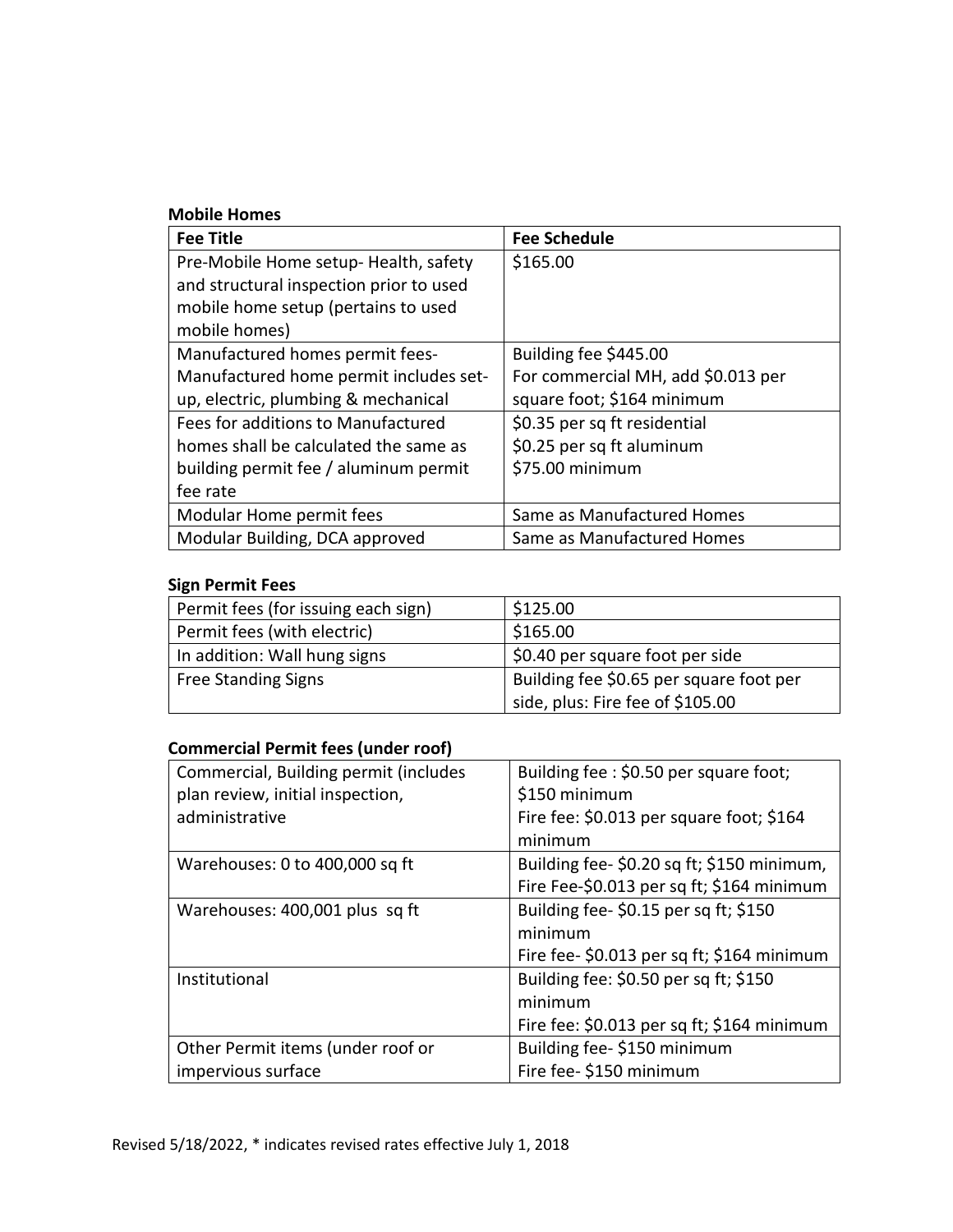| Other Permits-Commercial hoods, walk in   | Building fee-\$200 minimum or 2% cost     |
|-------------------------------------------|-------------------------------------------|
| coolers, retaining walls, site lighting,  | of construction, whichever is greater     |
| demolition, generators, others not        | Fire-\$150 minimum (others)               |
| covered elsewhere                         | Fire-\$96.00 (generators)                 |
| All Alterations/Renovation and Shell only | Building Fee- \$0.25 square ft; \$150 min |
| permits*                                  | Fire Fee- \$0.25 square ft, \$150 min.    |
|                                           |                                           |

## **Permit Renewal Fees**

**When renewing a building permit the following percentage shall be used for the purpose of calculating the building fee. The percentage represents the work NOT yet completed.**

| If the first inspection was never made-   | 100%                                 |
|-------------------------------------------|--------------------------------------|
| renewal must be at full current value     |                                      |
| Slab inspection approved and slab poured  | 80%                                  |
| Lintel inspection approved                | 60%                                  |
| Framing and Rough All inspections         | 40%                                  |
| approved                                  |                                      |
| Insulation inspection passed              | 20%                                  |
| For Final inspections only                | 10%                                  |
| Electrical, plumbing & mechanical permits | Renewal for sub permits shall be the |
| renewal fees                              | minimum permit fee \$75.00           |

#### **Fire Fees Administrative:**

| <b>Contractor Initial Registration</b>    | \$52.00                                      |
|-------------------------------------------|----------------------------------------------|
| Change of Primary Contractor *            | \$85.00                                      |
| Change of Sub Contractor                  | \$52.00                                      |
| Modifying construction plans after permit | \$52.00                                      |
| issuance                                  |                                              |
| Approve or Re stamp construction plans    | \$52.00                                      |
| after Permit issuance                     |                                              |
| Replace Fire Permit Card                  | \$6.00                                       |
| Extensions of permit-only 90 day          | 13% of original permit fee or \$55,          |
| extension may be granted                  | whichever is greater                         |
| Permit Amendment fee-other than           | \$34.00                                      |
| Contractor changes                        |                                              |
| Resubmittal of construction plans *       | \$85.00                                      |
| Special Inspection fee for after hours,   | \$123.00 for the first 2 hours plus \$79 for |
| weekend, or holidays                      | each additional hour                         |
| Customized reports                        | \$32 per hour; 1 hour minimum                |
| Work without a permit                     | Double permit fee or \$128 whichever is      |
|                                           | greater                                      |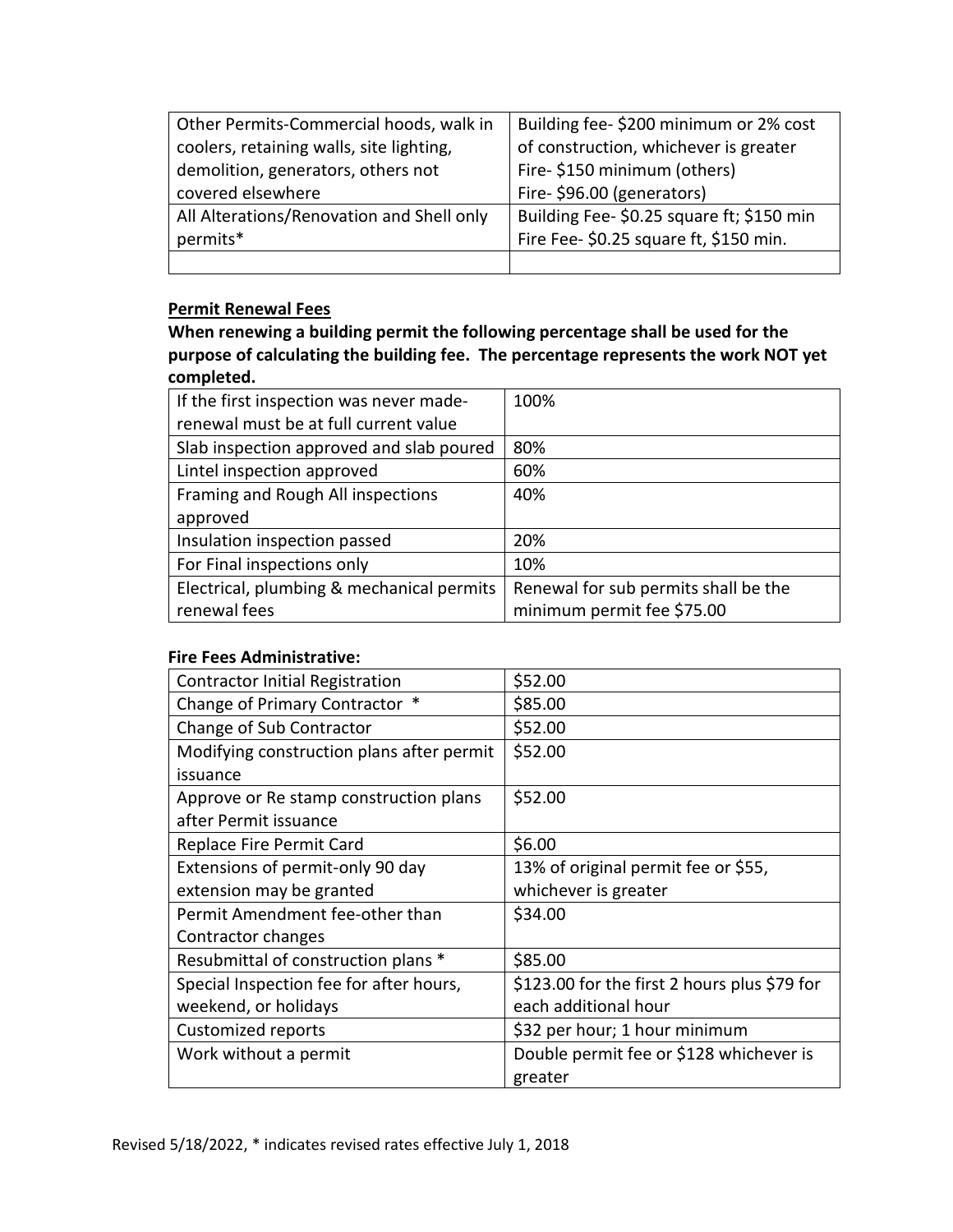## **Fire Inspection Fees**

| Re-inspection fee                           | \$105.00                                  |
|---------------------------------------------|-------------------------------------------|
| Courtesy/Pre Final                          | \$105.00                                  |
| Requested Fire Inspection/Consult           | \$105.00                                  |
| Food Truck Vendor                           | \$45.00 per 6 months                      |
| Fire Hydrant Flow Test                      | 1-5 hydrants; \$128; each additional      |
|                                             | group of 1 to 5 hydrants: \$64-           |
|                                             | reinspection per group of 1 to 5 hydrants |
|                                             | \$64.00                                   |
| Licensure Fire Inspection                   | \$0.013 per square foot; \$103 minimum    |
| Fire Alarm Monitoring (renewed annually)    | \$130.00                                  |
| <b>Commercial Occupancy Fire Inspection</b> | \$0.013 per square foot; \$103 minimum    |
| Hazardous Materials Storage (EPCRA)         | \$209.00                                  |

#### **Fire permit Fees**

| Build out/remodel                           | \$314.00                                    |
|---------------------------------------------|---------------------------------------------|
| Fire Damage/Repair                          | \$314.00                                    |
| Firewall/Penetration/Damper                 | \$314.00                                    |
| Fire Alarm Systems                          | \$0.013 per square foot; \$246 minimum      |
| Fire Alarm Modification (up to 10 devices)  | \$314.00                                    |
| Fire Alarm Mod(greater than 10 devices      | \$444.00                                    |
| not to exceed 30                            |                                             |
| Low Voltage/Egress                          | \$96.00                                     |
| Hood /Duct, hood light/smoke                | \$184.00                                    |
| Fire Sprinkler System                       | \$0.013 per square foot; \$348 minimum      |
| Fire Sprinkler System Modification (up to   | \$314.00                                    |
| 10 heads)                                   |                                             |
| Fire Sprinkler System Modification (greater | \$444.00                                    |
| than 10 heads not exceed 30)                |                                             |
| Fire Sprinkler system Residential           | \$0.013 per square ft; \$82 minimum         |
| Fire Suppression (Wet/Dry)                  | \$209.00                                    |
| Fire Protection System Plans (Hanlon and    | \$314.00                                    |
| other specialty systems)                    |                                             |
| Standpipe                                   | \$628.00                                    |
| Underground Fire line (includes line flush, | \$233 for the first 200 linear ft plus \$65 |
| underground hydro, and visual               | for each additional 200 linear feet         |
| Gated Entry Systems (residential and        | \$130.00                                    |
| commercial) per gate                        |                                             |
| Tank                                        | \$209.00                                    |
| <b>Hazardous Operations</b>                 | \$209.00                                    |
| Fireworks and Pyrotechnics Display          | \$314.00                                    |